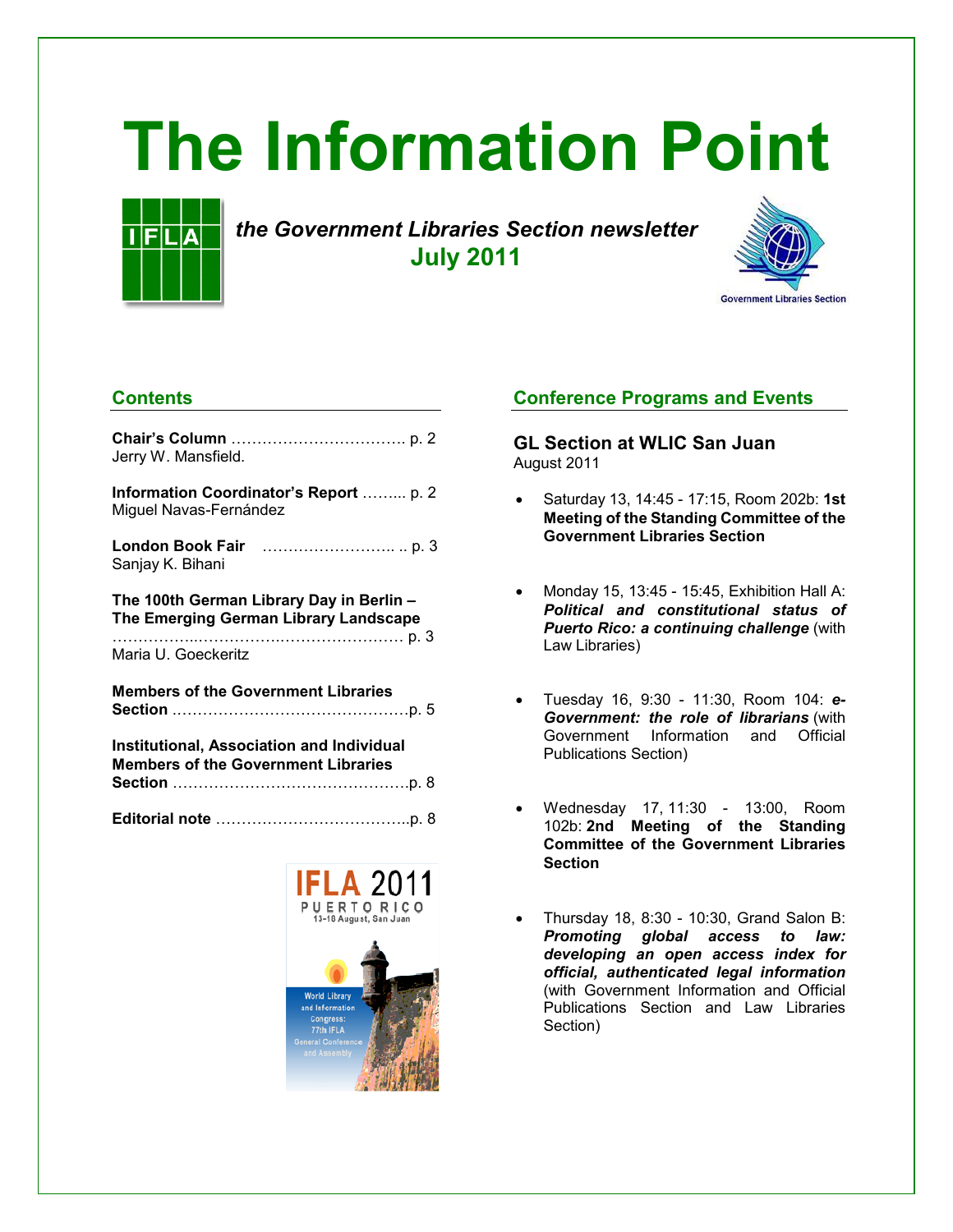# **Chair's Column**

**By Jerry W. Mansfield**  Chair 2009-2011



#### **Greetings!**

In a very short time we will be in San Juan, Puerto Rico for the World Library and Information Congress: 77<sup>th</sup> IFLA General Conference and Assembly. We are looking forward to an educational and lively conference. You are invited to join our business meetings as well as our three co-sponsored programs.

Our first two business meetings will be held on Saturday, August 13 from 14:45 – 17:15 in room 202b and on Wednesday, August 17 from 11:30 – 13:00 in room 102b.

Our conference programs are as follows:

Monday, August 15, 13:45 – 15:45

Session 105 - *Political and Constitutional Status of Puerto Rico: a Continuing Challenge* co-sponsored with the Law Libraries Section - Exhibition Hall A;

Tuesday, August 16, 9:30 – 11:30

Session 124 – *e-Government: the Role of the Librarians* co-sponsored with Government Information and Official Publications Section – Room 104; and

#### Thursday, August 18, 8:30 – 10:30

Session 194 – *Promoting Global Access to Law: Developing an Open Access Index for Official, Authenticated Legal Information* co-sponsored with the Law Libraries, the Government Information and Official Publications, and the Knowledge Management Sections – Grand Salon B.

#### **Online Publication**

The Government Libraries Section's online publication, "Mission and/or Vision Statements of Government Libraries" is available from our IFLA website at

[http://www.ifla.org/en/publications/mission-andor](http://www.ifla.org/en/publications/mission-andor-vision-statements-of-government-libraries-worldwide)[vision-statements-of-government-libraries-](http://www.ifla.org/en/publications/mission-andor-vision-statements-of-government-libraries-worldwide)

[worldwide.](http://www.ifla.org/en/publications/mission-andor-vision-statements-of-government-libraries-worldwide) This publication is an outgrowth of some research completed in 2009 for libraries that made an inquiry to the Government Libraries Section for some examples of mission statements for government libraries. The real mission and/or vision statements that we have collected can serve as models for ideas and adaptation to other

libraries worldwide. The publication is not intended to be an up-to-date collection of mission and/or vision statements but, rather, examples of those that were posted on a library's website at the time we viewed the statements. Even though they may be dated, there is language that can be adapted for the creation or update of your own mission and/or vision statement. The publication continues to be updated as we locate or are provided with statements from libraries worldwide.

# **Information Coordinator's Report**

**By Miguel Navas-Fernández**  Information Coordinator Librarian, Library of the Sabadell Court (Barcelona), Law Libraries Network of Catalonia [miguel.navas@gencat.cat](mailto:miguel.navas@gencat.cat)



#### **Renewing the Standing Committee**

During this IFLA World Library Information Congress in San Juan, Puerto Rico, our Standing Committee will go through some changes.

The following members are leaving:

- Rebecca Davies (GB)
- Laurie Atkinson (AU)
- Gundula Felten (DE)
- Maija Jussilainen (FI)
- Fonkam Azu'u Samuel (CM)

We want to thank them for their valuable contribution for the last years.

The following people become new members:

- Elina Kāhö (FI)
- Guillermo García Capcha (PE)
- Margarita García Moreno (ES)
- Beacher Wiggins (US)

And there are also 2 new corresponding members:

- Hannah Fischer (US)
- Magdalena Biota (AR)

We give them our warm welcome!

The officers election has been celebrated and these will be the new people commanding the Standing Committee from September 2011 until August 2013:

- Miguel Navas-Fernández (ES), new **CHAIR**
- Sanjay K. Bihani (IN), new SECRETARY / TREASURER
- Guillermo García Capcha (PE), new INFORMATION COORDINATOR / WEB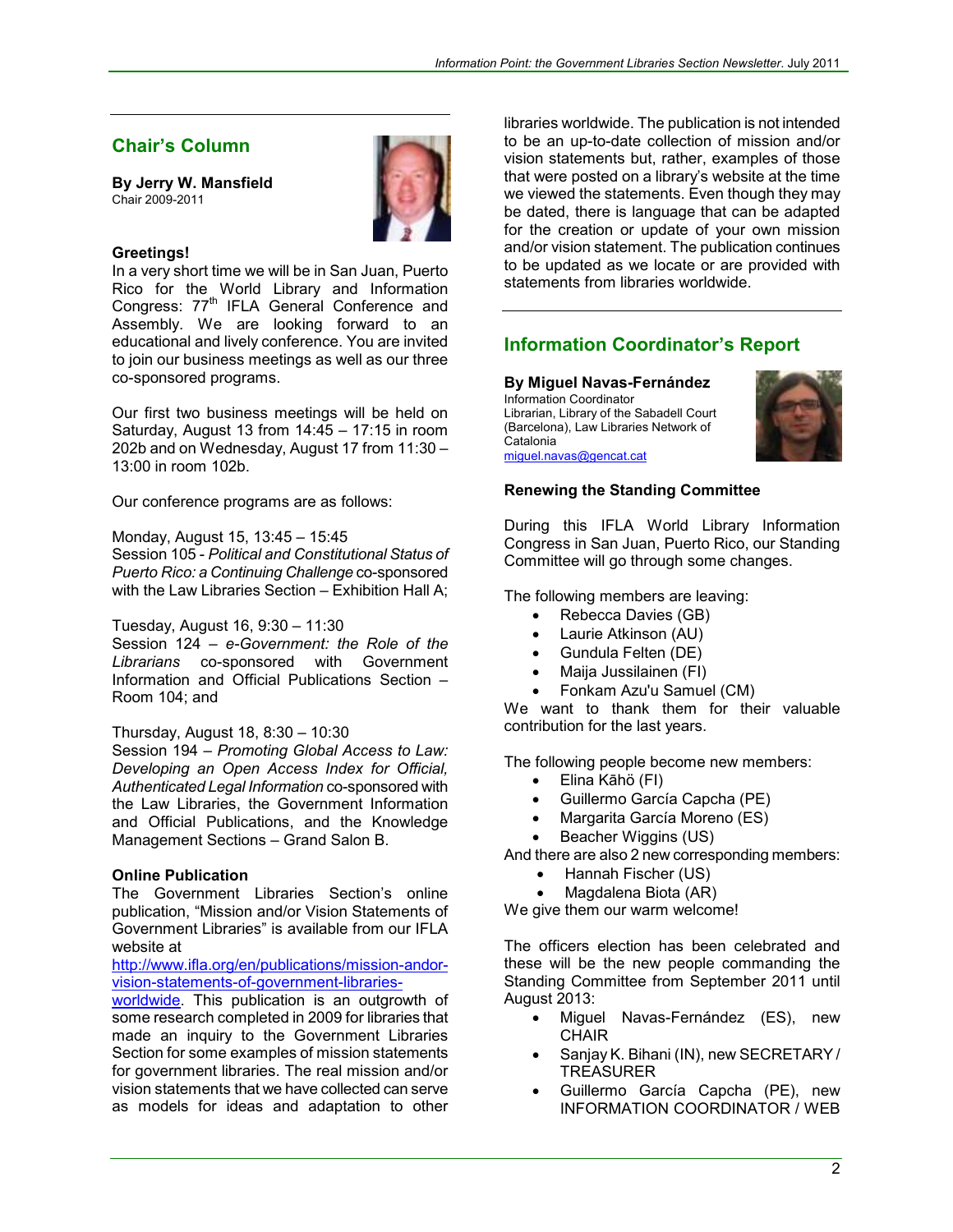#### EDITOR

The new officers team would like to express their gratitude to the rest of the Standing Committee members. This is an exciting challenge for us, and we will do our best in the following 2 years!

## **London Book Fair**

#### **By Sanjay K Bihani**

Member, Standing Committees of IFLA Government Libraries, RSCAO, CLM and the IFLA Journal of Editorial Committee. Attaché (Library and Press & Information), High Commission of India, London (UK). [alio@mea.gov.in](mailto:alio@mea.gov.in), [bihanisk@hotmail.com](mailto:bihanisk@hotmail.com)



The London Book Fair 2011, held from  $11^{th} - 13^{th}$ March 2011 at Earls Court, London, is among the top international trade book fairs.

The London Book Fair is the global marketplace for rights negotiation and for the sale and distribution of content across print, audio, TV, film and digital channels. It is a unique opportunity to explore, understand and capitalise on the innovations shaping the publishing world of the future. The London Book Fair brings direct access to customers, content and emerging markets.

The London Book Fair this year celebrated its  $40<sup>th</sup>$  anniversary. The first Fair was held in the basement of the Berners Hotel, off Oxford Street in 1971, with 22 exhibiting publishers. The London Book Fair annually attracts over 23,000 attendees – 58% are domestic and 42% are from overseas This year the Fair featured 1,696 exhibiting companies from 58 countries including Turkey, Iran and Kuwait - all new for 2011. The Russia Market Focus 2011 placed a spotlight on contemporary Russian authors and Russia as an important publishing arena in the international community. The Russia Pavilion is the largest Market Focus Pavilion to date, and featured over 60 major publishers from Russia.

The London Book Fair also hosted a bigger and better digital offering than ever before. Over 14 countries were represented and its number of exhibitors increased from 22 in 2010 to 46 in 2011.

Seminar and event highlights: A diverse programme of nearly 300 seminars and events addressing key industry issues took place during the three days of the Fair, with over 500 speakers taking part.

Children's Zone: The Children's & Young Adult Publishing Zone was one of the Fair's largest zones featuring 150 exhibitors with a further 450 general exhibitors offering children's content. There was an increase in emphasis in children's events in 2011.

Digital seminars: Due to high demand for digital seminars at last year's Fair, there were more digital seminars in 2011. Included were *The Book is Dead: Long Live the Global Book,* G*oing Digital, How Independent Publishers Can Achieve the Full Works*, and *The Great Debate: Will Publishers Soon Become Irrelevant?* 

Cook Book Corner**:** International chefs from France to Romania and Denmark to Dubai, took part in live cookery demonstrations throughout the show in a dedicated Cook Book Corner.

Authors of the Day: Best-selling authors Claire Tomalin, Boris Akunin and Julia Donaldson with illustrator Axel Scheffler, were Authors of the Day for 2011. This popular initiative, Author of the Day, was introduced in 2006. Each selected author spent one day at the Fair, where they showcased their work across a programme of seminars, book signings, events and photo opportunities.

And looking forward...: The London Book Fair 2012 takes place 16-18 April 2012, Earls Court, London. The Market Focus country for the 2012 Fair will be China.

# **The 100th German Library Day in Berlin – The Emerging German Library Landscape**

**By Maria Ursula Goeckeritz**  Member, Standing Committee

Head of the Library, Thuringian Ministry of Education and Cultural Affairs, Erfurt (Germany). [maria.goeckeritz@tkm.thueringen.de](mailto:maria.goeckeritz@tkm.thueringen.de), [maria.goeckeritz@web.de](mailto:maria.goeckeritz@web.de)



Under the motto "Libraries for the future – the future of libraries" more than 4000 participants of the German library and information landscape came together in Berlin from June 7 – 10, 2011. This was an outstanding jubilee starting with a great party in the Berlin Konzerthaus and opened by the president of the German Parliament, the German Library Associations and with Ellen Tise from South Africa (the current IFLA President) as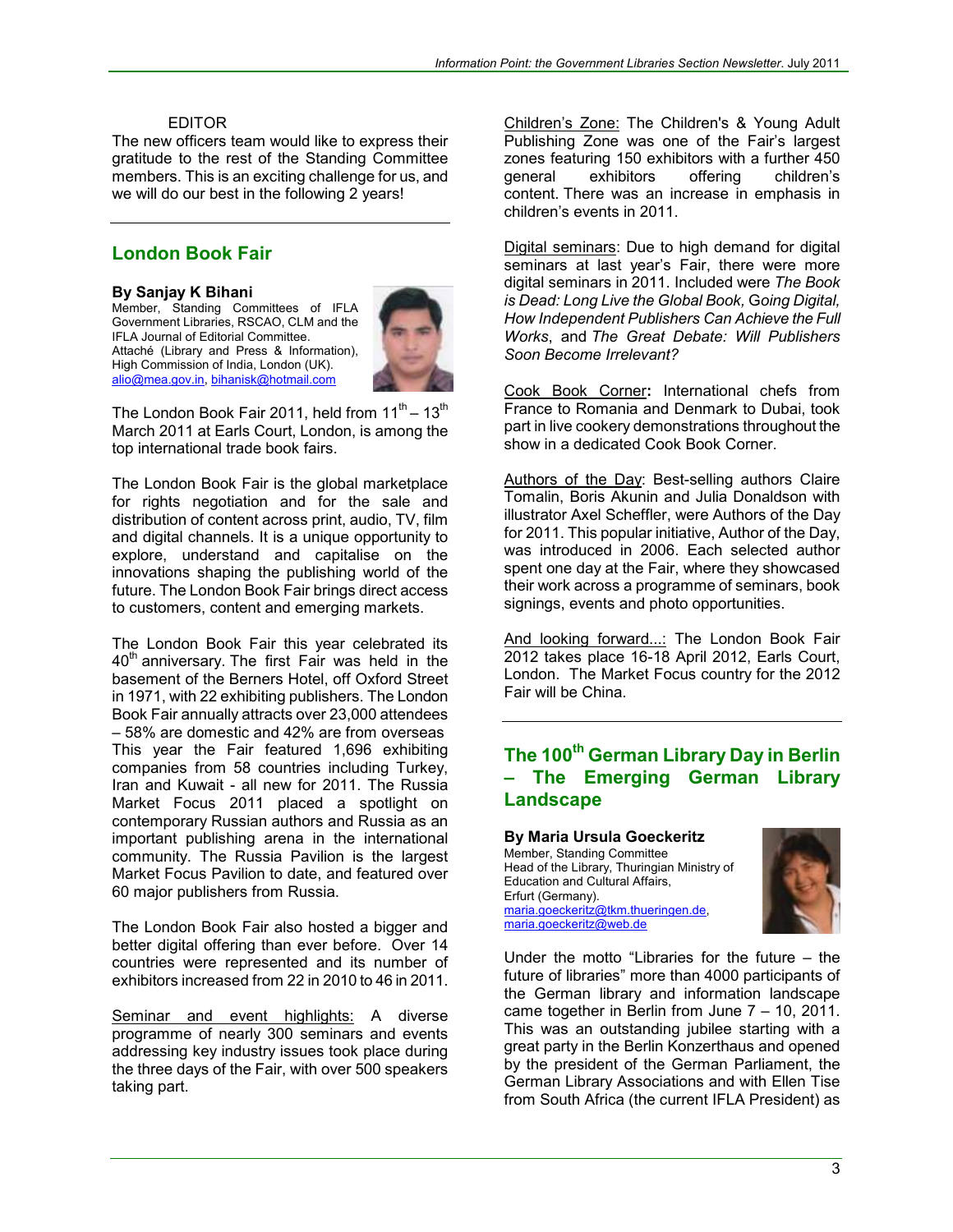special guest.

A demonstration of about 100 cyclists ("cycling for libraries") which had started in Copenhagen and which went all the way to Berlin only to draw attention to the importance of libraries to society.



"Cycling for libraries"

 $\begin{array}{c} \hline \end{array}$ 

The figure of more than 4700 registered librarians and information professionals was probably a record and it might have been the biggest event of this kind in Europe. The fabulous success history of the German Library Day started with the first meeting in 1900 in the city of Marburg with merely a handful of participants attending. Since 1900 the German Libraries Day takes place every year and it is the biggest opportunity for continuing education and meeting library suppliers and colleagues. The respective venue is a city with a university, often in congress centres or in remarkable buildings. The topics of the library day range from library-related to social issues.

The view at a changed information landscape gave some information on the social importance of libraries when is comes to offering information.

The Arbeitsgemeinschaft der Parlaments- und Behördenbibliotheken (The German Association of Parliament and Government Libraries) offered a panel discussion with representatives from different government libraries in Germany and Switzerland. People using government libraries had the opportunity to give their opinions.



The representatives

Under the unifying theme "the future of administrative libraries – administrative libraries for the future" some sub-topics were discussed such as "continuity or realignment", "small is beautiful versus a centralized administrative library" and "the ideal way towards the user – can the big academic libraries serve as a role model?". The discussion ended with a look into the future of parliament and government libraries taking demand and reality into consideration.



Exhibition

Many participants contributed their comments during this event and demonstrated their dedication to this topic. After the discussion a new executive committee was elected.

More information about the German Association of Parliament and Government Libraries can be found here:

<http://www.apbb.de/> <http://www.apbbbib.wordpress.com/>

Apart from more than the 100 library visits there was a "long night of the libraries" organized by the Berlin librarians.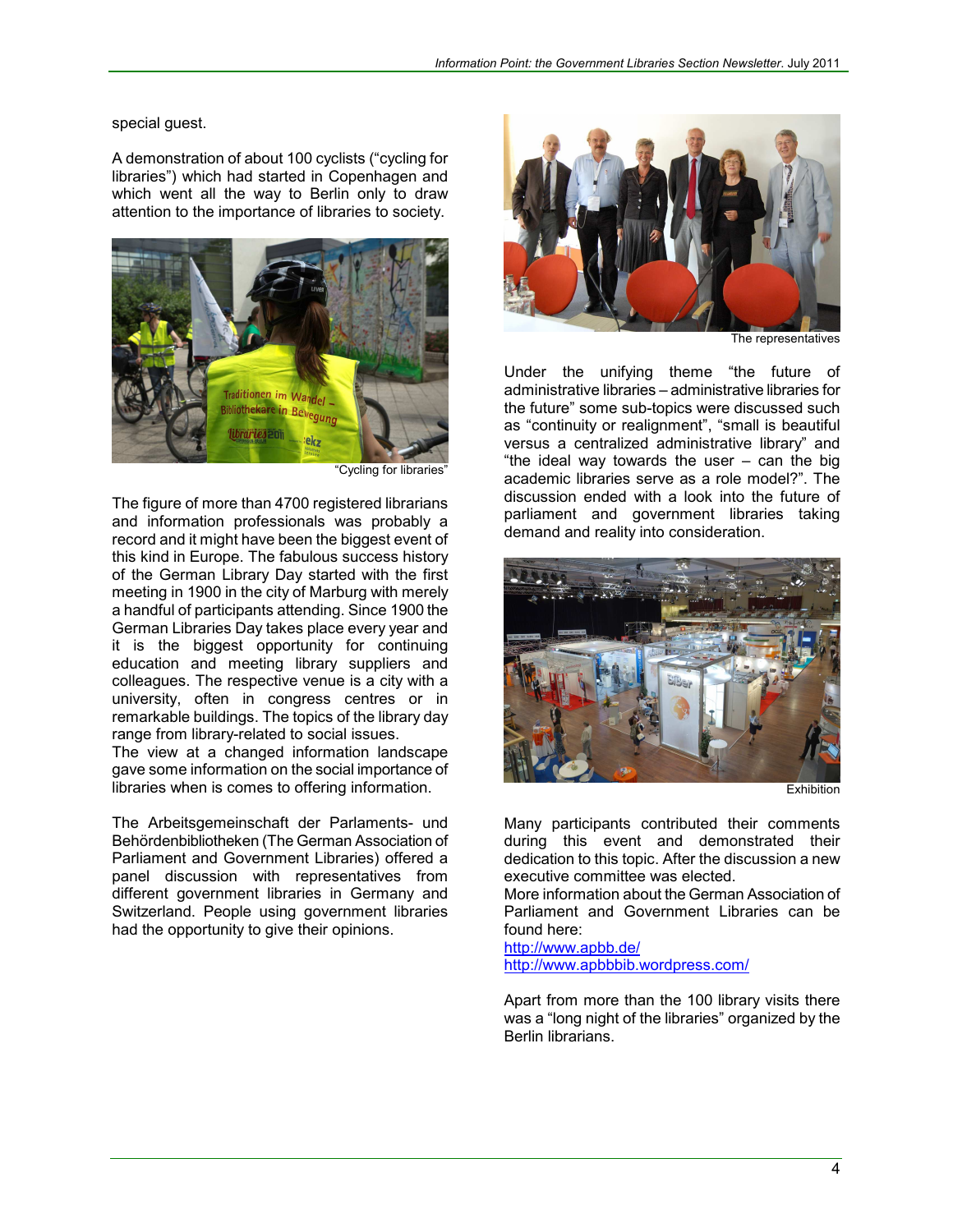

Concert Hall

This year's library day finished with a highly political panel discussion under the motto "internet and digital society" attended by members of the committee of enquiry of the German Parliament.

## **Members of the Government Libraries Section**

#### **Chair:**

Jerry W. Mansfield Information Research Specialist Congressional Research Service Library of Congress 101 Independence Ave SE Washington, DC 20540 United States Tel. +(1)(202)7070106 Fax +(1)(202)2523475 Email: [jmansfield@crs.loc.gov](mailto:jmansfield@crs.loc.gov) First Term: 2007-2011 Second Term: 2011-2015

#### **Secretary/Treasurer:**

Patrick Ryan Deputy Director, Information Services Ministry of Defence, Ground Floor Zone D, Main Building Whitehall London SW1A 2HB, United Kingdom Tel. +(44)(20)72180266 Email: [patrick.ryan893@mod.uk](mailto:patrick.ryan893@mod.uk) First Term: 2009-2013

#### **Information Coordinator/Web editor**

Miguel Navas-Fernández Librarian Library of the Sabadell Court, Law Libraries Network of Catalonia Spain Email: [miguel.navas@gencat.cat](mailto:mihuel.navas@gencat.cat)

First Term: 2009-2013

Sanjay Kumar Bihani Attache (Press & Information / Library) High Commission of India India House, Aldwych London WC2B 4NA United Kingdom Tel. +(44) (0) 207 632 3064 / 3166 Fax +(44) (0) 207 632 3204 Mob. +(44) (0) 750 122 8693 Email: [sanjaykbihani@gmail.com](mailto:sanjaykbihani@gmail.com)  First term: 2007-2011 Second term: 2011-2015

Lamine Camara Chef de la Cellule Information National Directorate of Archives 1680 Bamako, Mali Tel. +(223)90220621 Fax +(223)90233846 Email: [Laminecamara\\_ml@yahoo.fr](mailto:Laminecamara_ml@yahoo.fr) First Term: 2009-2013

#### Guillermo García Capcha Librarian

Osterling Firm Av. El Parque 270 Canto Rey Lima 36, Peru Tel. +(511) 991983154 Email: [ggarcia@gmail.com](mailto:ggarcia@gmail.com) First Term: 2011-2015

#### María del Carmen Díez-Hoyo

Jefe del Área de Bibliotecas Directora de la Biblioteca Hispánica Agencia Española de Cooperación Internacional para el Desarrollo Ministerio de Asuntos Exteriores y de Cooperación Avenida Reyes Católicos, no. 4 28040 Madrid, Spain Tel. +(34)(91)5838524 Fax +(34)(91)58338525 Email: [Carmen.diez-hoyo@aecid.es](mailto:Carmen.diez-hoyo@aecid.es) First Term: 2009-2013

Margarita García Moreno Jefa de la Unidad de Coordinación Bibliotecaria Ministerio de Defensa C/ Juan Ignacio Luca de Tena, 30 28071 Madrid, Spain Tel. +(34)(91)2054386 Fax +(34)(91)2054212 Email: [mgarmo1@oc.mde.es](mailto:mgarmo1@oc.mde.es) First Term: 2011-2015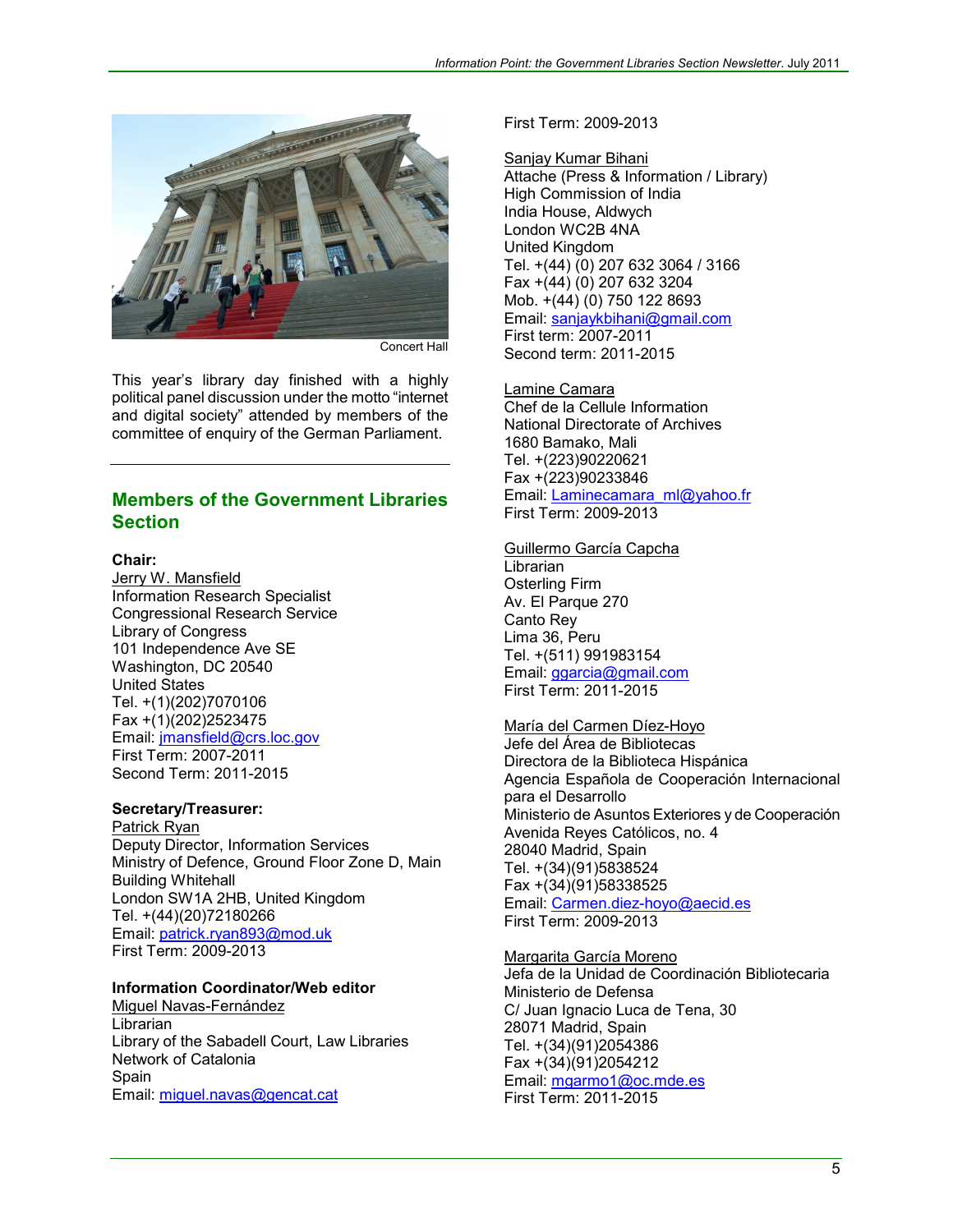Maria Ursula Goeckeritz Head of Library Thuringian Ministry of Education and Cultural Affairs Werner-Seelenbinder-Strasse 7 99096 Erfurt, Germany Tel. +(49)(361)3794246 Fax +(49(361)3794249 Email: [maria.goeckeritz@tkm.thueringen.de](mailto:maria.goeckeritz@tkm.thueringen.de) / [maria.goeckeritz@web.de](mailto:maria.goeckeritz@web.de) First Term: 2007-2011 Second Term: 2011-2015

Inger Jepsson Head of Library Regeringskansliet 103 33 Stockholm, Sweden Tel. +(46)(8)4054710 Fax +(46)(8)4054979 Email: [inger.jepsson@adm.ministry.se](mailto:inger.jepsson@adm.ministry.se) First Term: 2009-2013

Elina Kāhö Information Specialist Ministry of Finance Snellmanninkatu 1A, P. O. Box 28 00023 Helsinki, Finland Tel. +(358)(9)16033128 Fax +(358)(9)16034848 Email: [Elina.kaho@vm.fi](mailto:Elina.kaho@vm.fi) First Term: 2011-2015

Mika Lawler Director, Branch Libraries and Cooperation Division Administrative Department National Diet Library 1-10-1 Nagata-cho, Chiyoda-ku Tokyo 100-8924, Japan Tel. +(81)(3)35812332 Fax +(81)(3)35979104 Email: [mlawler@ndl.go.jp](mailto:mlawler@ndl.go.jp) First Term: 2009-2013

Pierre-Alain Tilliette Conservateur en Chef Bibliothèque Administrative de la Ville de Paris Hôtel de Ville 71596 Paris RP, France Tel. +(33)(1)42 76 48 78/87 Fax +(33)(1)42 76 63 78 Email: [pierre-alain.tilliette@paris.fr](mailto:pierre-alain.tilliette@paris.fr) First Term: 2009-2013

Emma Voskanyan Head, Dept. of Official Publications and Normative **Documents** Russian State Library 3/5 Vozdvizhenka 119019 Moscow, Russian Federation Tel. +(7)(495)2029485 Fax +(7)(495)9136933 Email: [cdi@rsl.ru](mailto:cdi@rsl.ru) / [roscomifla@rsl.ru](mailto:roscomifla@rsl.ru)  First Term: 2007-2011 Second Term: 2011-2015

**Beacher Wiggins** Director for Acquisitions & Bibliographic Access Library of Congress 101 Independence Ave., SE Washington, DC 20540-4000 United States Tel. (1)(202)7076118 Fax (1)(202)7076269 Email: [bwig@loc.gov](mailto:bwig@loc.gov) First Term: 2011-2015

#### **Corresponding Members:**

Magdalena Biota Documentation and Information Center Information Services Ministry of Economy and Public Finance Hipólito Irigoyen 250, 2d Floor CP-1086AAB Buenos Aires, Argentina Tel: +(5411) 4349-5554 Email: [magdalenabiota@yahoo.com.ar](mailto:magdalenabiota@yahoo.com.ar) 

Maite Cuende Administradora del Catàleg de les Biblioteques Especialitzades de la Generalitat Biblioteca de Catalunya Carrer Hospital,56 08001 Barcelona, Spain Tel: +(93) 270 23 00 ext. 2134 Fax (92) 270 23 04 Email: [mcuende@bnc.cat](mailto:mcuende@bnc.cat)

Hannah Fischer Information Research Specialist Congressional Research Service, Library of **Congress** 101 Independence Ave., SE LM-315 Washington, DC 20540 Tel. +(1)(202)7078989 Email: [hfischer@crs.loc.gov](mailto:hfischer@crs.loc.gov)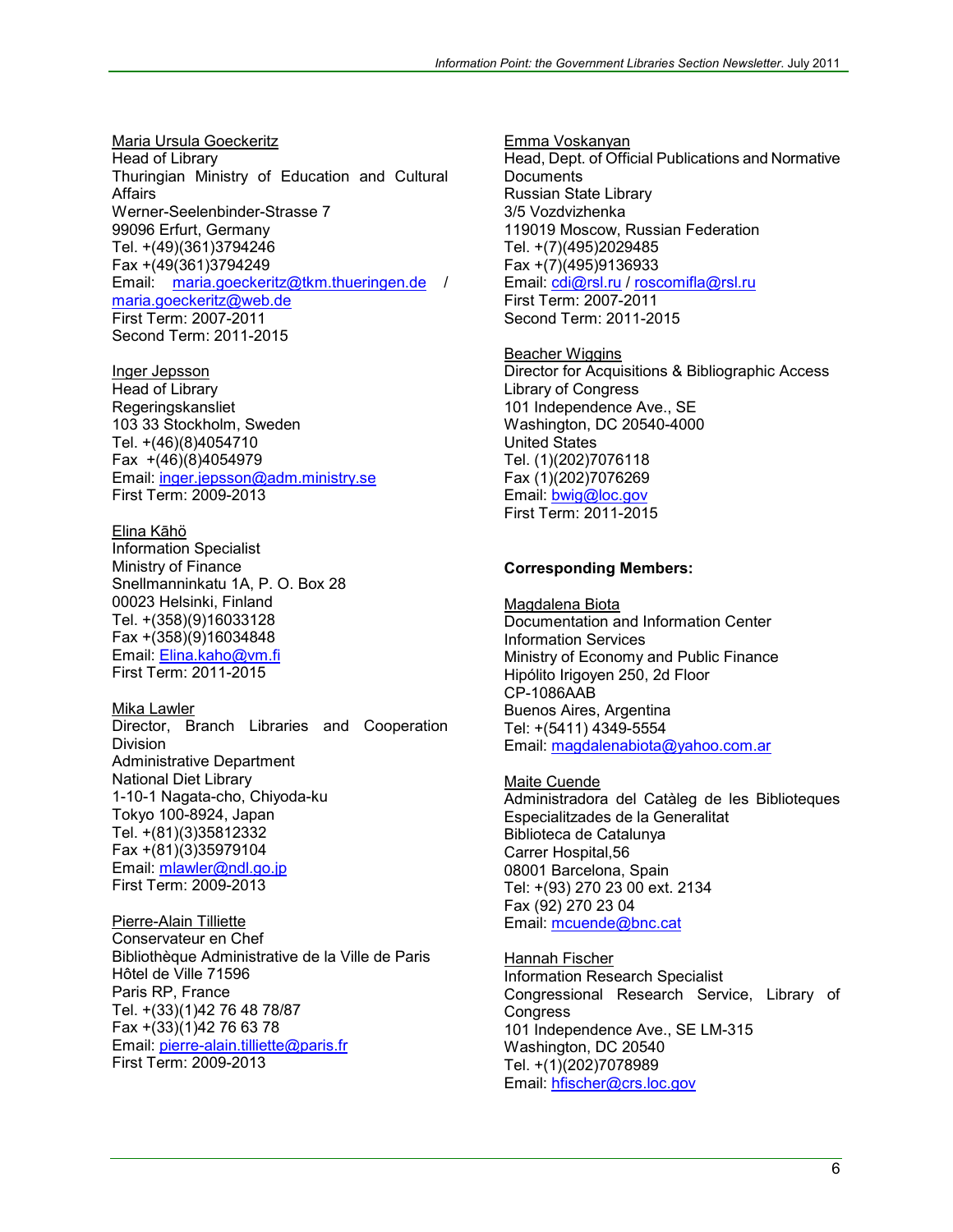Sebastian Wilke Graduate Student Humboldt-Universität zu Berlin Plantage 16, 13597 Berlin, Germany Email: [wilke.sebastian@googlemail.com](mailto:wilke.sebastian@googlemail.com)

# **Institutional, Association and Individual Members of the Government Libraries Section - IFLA Section 04**

#### **Argentina**

• Biblioteca Nacional de Maestros

#### **Australia**

- National Library of Australia
- State Library of New South Wales

#### **Azerbaijan**

• Presidential Library

#### **Bosnia and Herzegovina**

• Parliamentary Assembly of Bosnia and **Herzegovina** 

#### **Belgium**

- European Parliament
- Vlaams Parlement, Informatheek

#### **Cameroon**

• National Assembly

#### **Canada**

- Association of Parliamentary Libraries in Canada
- Canadian International Development Agency
- Canadian Library Association
- Saskatchewan Legislative Assembly
- Canadian Space Agency

#### **China**

- National School of Administration
- Shanghai Administrative Institute

#### **Croatia**

• Croatian Information Documentation Referral Agency

#### **Cuba**

• Instituto de Información Científica y **Tecnológica** 

#### **Cyprus**

• Cyprus Health Sciences Library

#### **Denmark**

• The Administrative Library

#### **Egypt**

• Central Bank of Egypt

#### **Finland**

- Library of Parliament
- Ministry of Finance
- Ministry of Foreign Affairs

#### **France**

- Association des Bibliothécaires de France
- Bibliothèque administrative de la Ville de Paris

#### **Germany**

- Deutsche Zentralbibliothek für Wirtschaftswissenschaften
- Deutscher Bundestag Bibliothek

#### **Hungary**

• Central Statistical Office

#### **Iceland**

• Upplysing Icelandic Library and Information Science Association

#### **India**

- Ministry of External Affairs
- Raja Rammohun Roy Library **Foundation**

#### **Ireland**

- Houses of the Oireachtas, Library and Research Service
- Library Association of Ireland

#### **Italy**

- Biblioteca del Consiglio Regionale del Venete
- Biblioteca del Senato della Republica "G. Spadolini"
- Italian Library Association

#### **Japan**

• National Diet Library